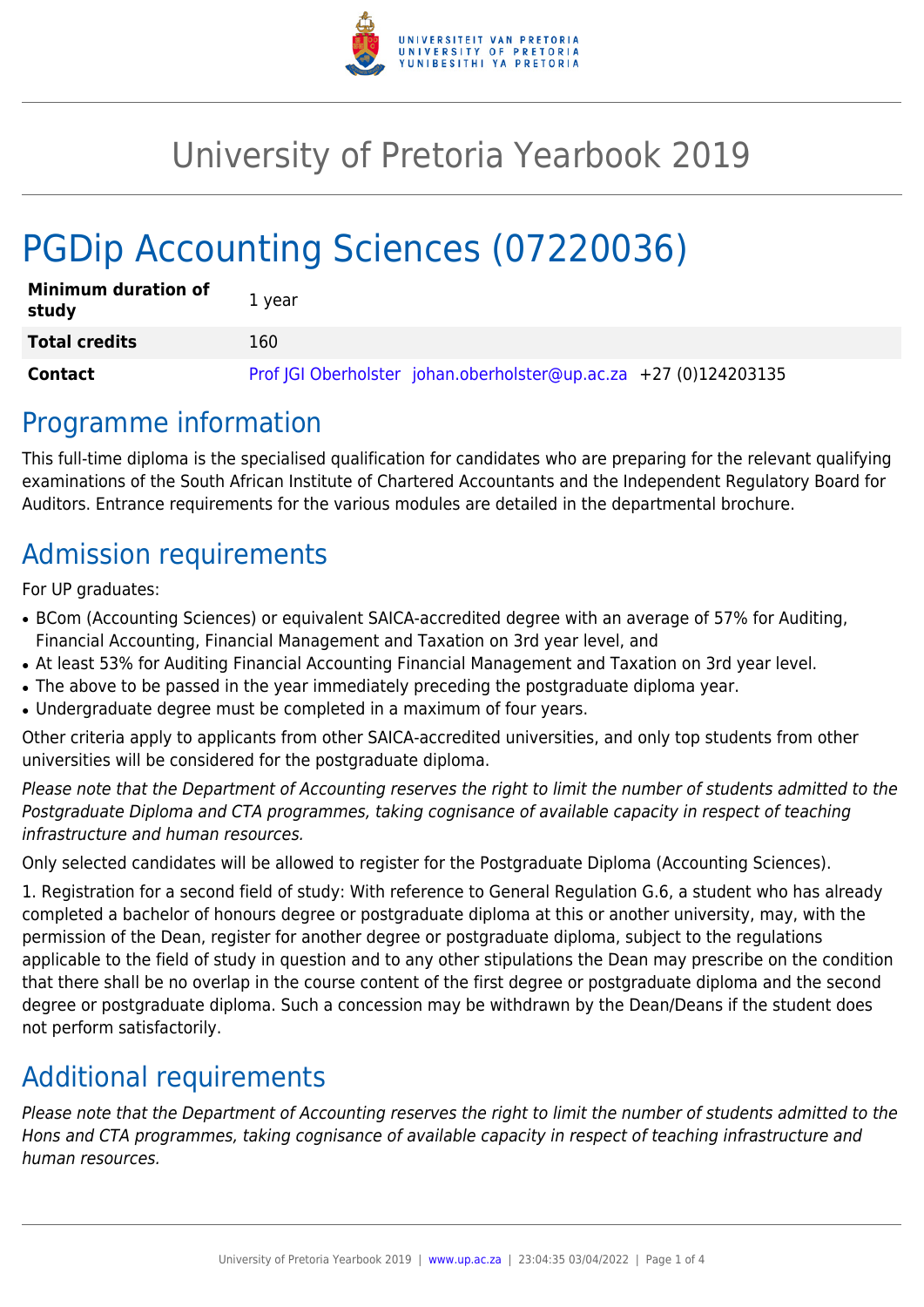

Only selected candidates will be allowed to register for the PG Dip.

If there is overlap in the course content of the degree for which the student wishes to enrol, or is enrolled and a degree already conferred, the Dean will not acknowledge any modules that form part of the degree already conferred.

# Examinations and pass requirements

In calculating marks, General Regulation G12.2 applies.

Subject to the provisions of General Regulation G.26, a head of a department determines, in consultation with the Dean

- when the PGDip examinations in his/her department will take place, provided that:
- 1. PGDip examinations which do not take place before the end of the academic year, must take place no later than 18 January of the following year, and all examination results must be submitted to the Student Administration by 25 January; and
- 2. PGDip examinations which do not take place before the end of the first semester, may take place no later than 15 July, and all examination results must be submitted to the Student Administration on or before 18 July.
- whether a candidate will be admitted to a supplementary examination, provided that a supplementary examination is granted, only once in a maximum of two prescribed semester modules or once in one year module;
- supplementary examinations (if granted) cover the same subject matter as was the case for the examinations;
- NB: For the purpose of this provision, the phrase "not sit for an examination more than twice in the same subject" as it appears in General Regulation G.18.2, implies that a candidate may not be admitted to an examination in a module, including a supplementary examination, more than three times.
- the manner in which research reports are prepared and examined in his department.

**NB**: Full details are published in each department's postgraduate information brochure, which is available from the head of department concerned. The minimum pass mark for a research report is 50%. The provisions regarding pass requirements for dissertations contained in General Regulation G.12.2 apply mutatis mutandis to research reports.

Subject to the provisions of General Regulation G.12.2.1.3, the subminimum required in subdivisions of modules is published in the study guides, which is available from the head of department concerned.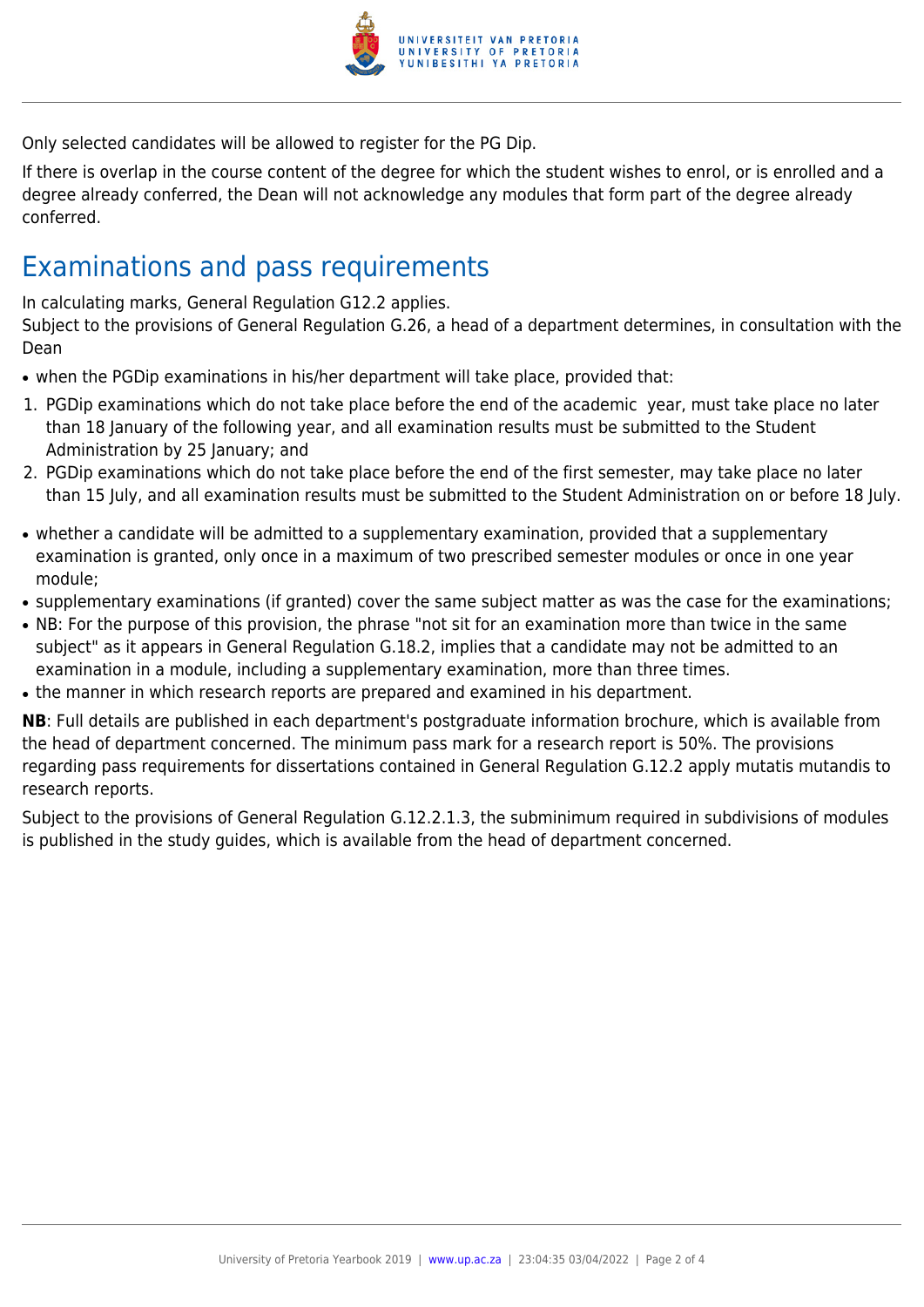

# Curriculum: Final year

**Minimum credits: 160**

## **Core modules**

## **Taxation 705 (BEL 705)**

| <b>Module credits</b>         | 40.00                                      |
|-------------------------------|--------------------------------------------|
| <b>Prerequisites</b>          | No prerequisites.                          |
| <b>Contact time</b>           | 1 lecture per week                         |
| <b>Language of tuition</b>    | Separate classes for Afrikaans and English |
| <b>Department</b>             | <b>Taxation</b>                            |
| <b>Period of presentation</b> | Year                                       |

### **Module content**

This module will be principle based and a lot of attention will be given to ensuring students have grasped and can apply the core principles, with emphasis on developing lifelong learners. Our aim is to equip students with sufficient base knowledge about tax to further upskill themselves as tax legislation changes or as they move into a tax specialist role in future.

Provisions from the following Acts are included in the syllabus:

- The Income Tax Act, 1962 (Act 58 of 1962);
- The Estate Duty Act, 1955 (Act 45 of 1955);
- The Value-Added Tax Act, 1991 (Act 89 of 1991);
- The Tax Administration Act, 2011 (Act 28 of 2011).
- The Transfer Duty Act, 1949 (Act 49 of 1949); and
- The Securities Transfer Tax Act, 2007 (Act 25 of 2007).

## **Financial management 705 (FBS 705)**

| <b>Module credits</b>         | 40.00                                      |
|-------------------------------|--------------------------------------------|
| Language of tuition           | Separate classes for Afrikaans and English |
| <b>Department</b>             | <b>Financial Management</b>                |
| <b>Period of presentation</b> | Year                                       |